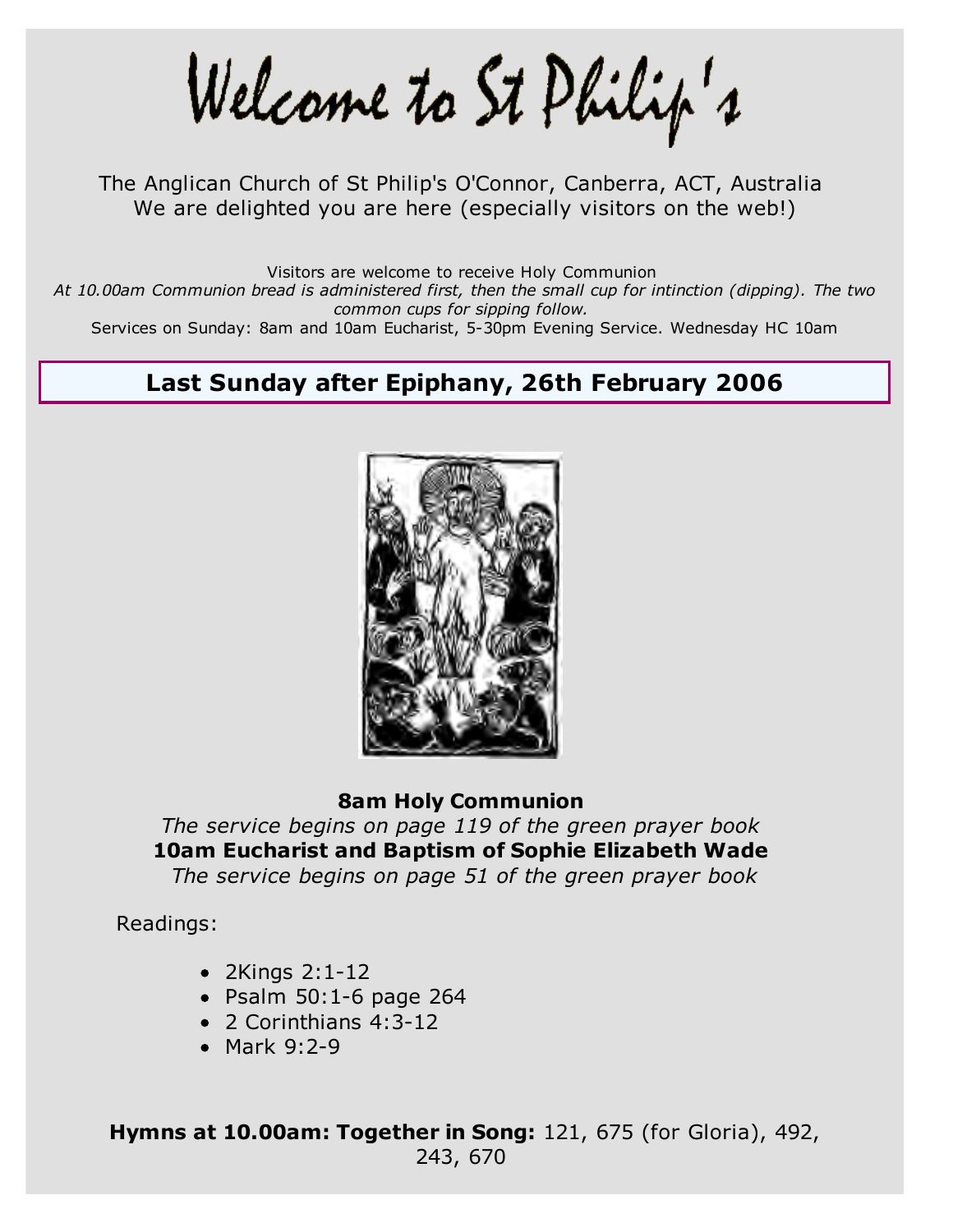### **Organist/Pianist: Colin Forbes**

*As an Introit, Colin will play Bach's Prelude and Fugue C minor Book 1*

*Food for food parcels may be placed in the basket! With thanks!*

Dear Everyone,

Everyone thought Genevieve and Richard had the perfect excuse for avoiding the Twilight Fair last year but we have to admit it was a great joy to hear that little Sophie Elizabeth had been born when Richard, Sam and Nicholas turned up at the fair. We trust your impeccable timing continues throughout your life Sophie! I can recall picking up books from the Wade/Hassall residence at 6pm on the Friday and talking to a very relaxed Genevieve… then by the next morning Sophie was born!!

One of the wonderful things about St Philip's is the great collection of young children and families and the growing Children's Church under Richard and Genevieve's guidance. In fact I think Sophie was at church at one week of age and I know she helped with the roster at Pandora's yesterday! A special blessing is that Doreen Sengati-Odom is Sophie's godmother and Jesse Odom is crucifer!

It is indeed very special to have the baptism of one of our little ones and to have all the other little ones here to surround her. I have always believed in the Family /Community nature of the church incorporating people into the "community of Christ" where children and adults learn together and receive faith as a gift from each other. The church should always be a home for searching and growth in faith  $-$  a journey we acknowledge at baptism! Our practice of giving Holy Communion to children (although not in strictest conformity to Anglican tradition is saying to them that we want to feed and nurture them on this journey of faith with us. We act to include so that they may come to faith rather than saying first come to faith and then share our table. We would never exclude children from the table at home as they grow into adult family membership - I believe the same should be happening here!

Today we come to the end of the Epiphany Season and on this last Sunday the epiphany is of the glory of God in Christ. He is also seen with Moses and Elijah pointing out that he is the fulfiller of both "the Law and the Prophets" which were the complete story of God's epiphany - v to that point. In our story however we find that after the voice from the Cloud (the voice of God) says "This is my Son, the Beloved; listen to him!" that Moses and Elijah are gone and Jesus is with them alone! It suggests to me that whereas the Law and the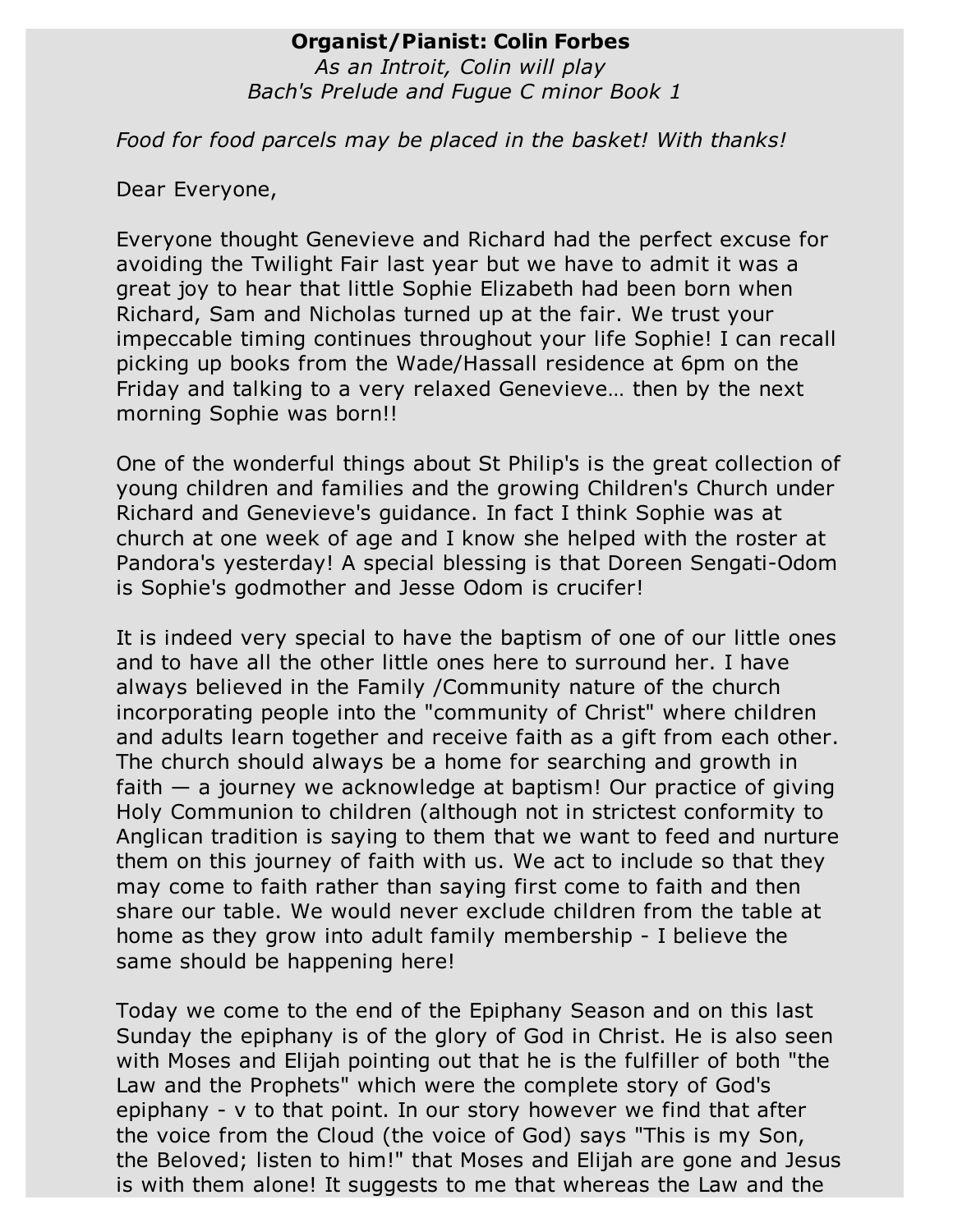Prophets revealed the ways of God NOW they are fulfilled and seen in Christ alone!

Rob Lamerton.

Lenten Discipline! I encourage you to undertake some Lenten Discipline!

Fasting, Prayer, Works of active caring and Giving to Missions such as ABM.

If you are giving up chocolates, wine, whiskey, cake, etc you may leave it at the rectory for "safekeeping". Ben Dyer will assist me to check all whiskey!

Weekly offering/income needed to operate our Parish \$1455 (Excluding rental income) Offerings received 19/2/06: \$995.35, EFT \$400 — **shortfall \$59.65**

# **Notices**

## **Shrove Tuesday this year will be on a SUNDAY!**

We at St Philip's are ahead of ourselves as usual and will be celebrating Shrove Sunday TODAY. A booking has been made at The Crepe Cafe on Level 3 of the Belconnen Mall from 12.30pm. All are welcome and the crepes are *delicious*. If you have not booked, please Check with Denise Manley.

Many thanks to Roger Sharp for the beautiful wine cruets given today!

# Ash Wednesday is 1st March. Service of Ashes and Communion at 10am and 7.30pm

Our tradition for Ash Wednesday is to bring along our OLD PALM CROSSES and SOME OF OUR SINS WRITTEN ON PAPER to consign to the flames as we make the ASH.

# **Lent Studies:**

"High Fidelity Living" The Ecumenical Study  $-$  Wednesdays at 11am  $-$ Rectory.

It is also available at St Ninian's each Sunday evening between 5pm and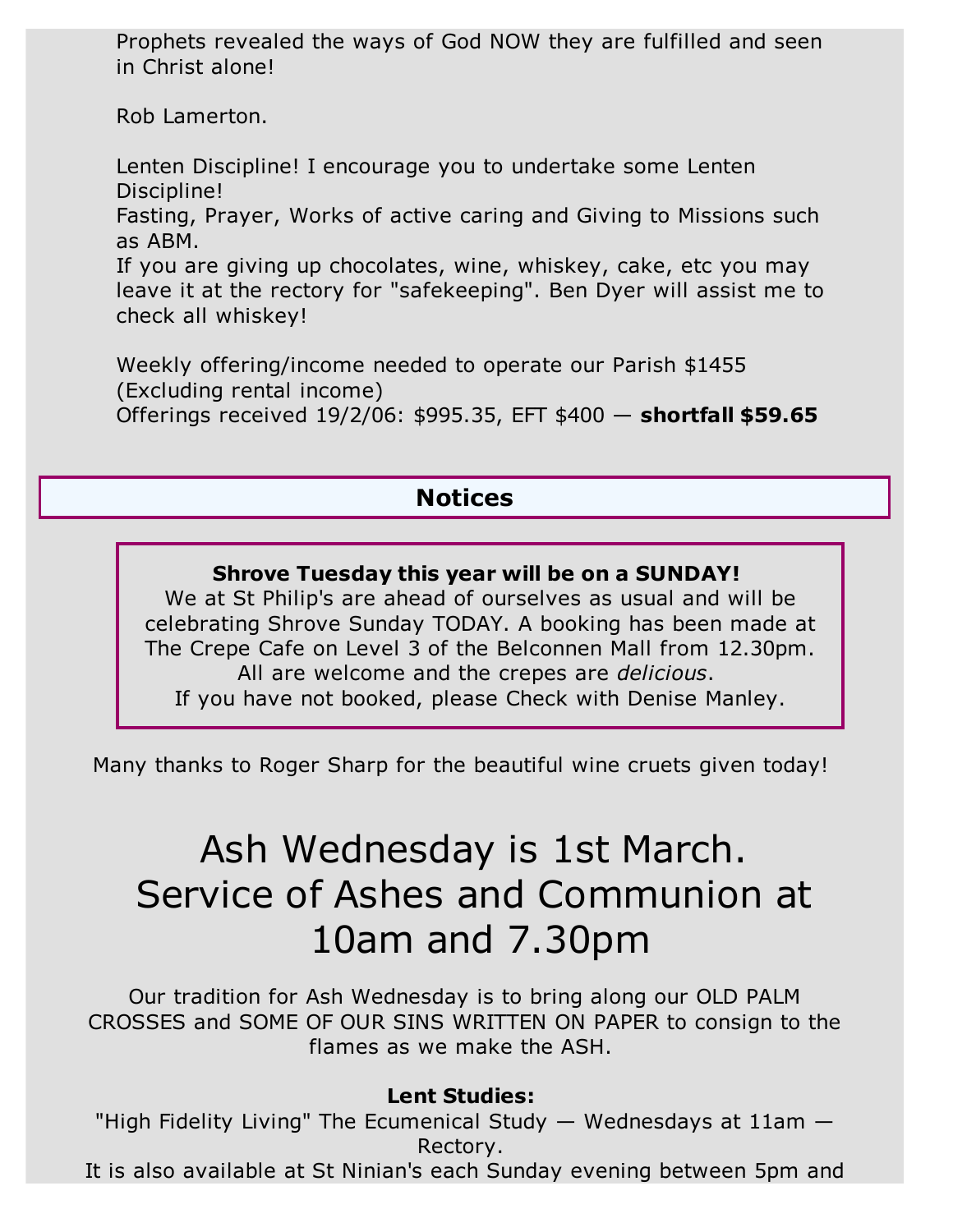6pm.

And at St Joseph's Catholic Church on Tuesdays at 10am.

Thursday at the Rectory Lenten series viewing and discussion of a movie/DVD.

eat at 6pm. Movie at 6.30pm. Late-comers will have to eat through the movie!

Brief discussion and quiet meditation will follow before we finish at 9pm.

If there is enough call for this format we could do a re-run on a Sunday night!

Or you may be able to borrow the movie to watch at home.

## **ST PHILIP'S ANNUAL GENERAL AND ELECTORAL MEETING Your nominations of Wardens and Parish councillors are required. There will be proposals this year to change the structure and operation of the Parish Council to enable more effective operation. Nomination forms are available in the porch.**

"Mapping the Mission" Wednesday 15th March 7.30pm Bishop George Browning will be visiting St Philip's for a consultation about the Mapping of the Mission of our St Philip's community.

# **St Paul's Manuka — Vacancy in the Parish Office**

Thursday and Friday from 9.30am to 2.30pm. The appointee will need to be available to cover three extra days per weekd during the assistant priest's annual leave. Please email the Parish Office for a job description. Applications will close on Tuesday 28th Feb(?). The appointee will need to be available to start work on Thursday the 9th March. (commencing with two days' orientation.)

More information: http://www.stpaulsmanuka.org.au/

Food for food parcels may be placed in the basket! With thanks!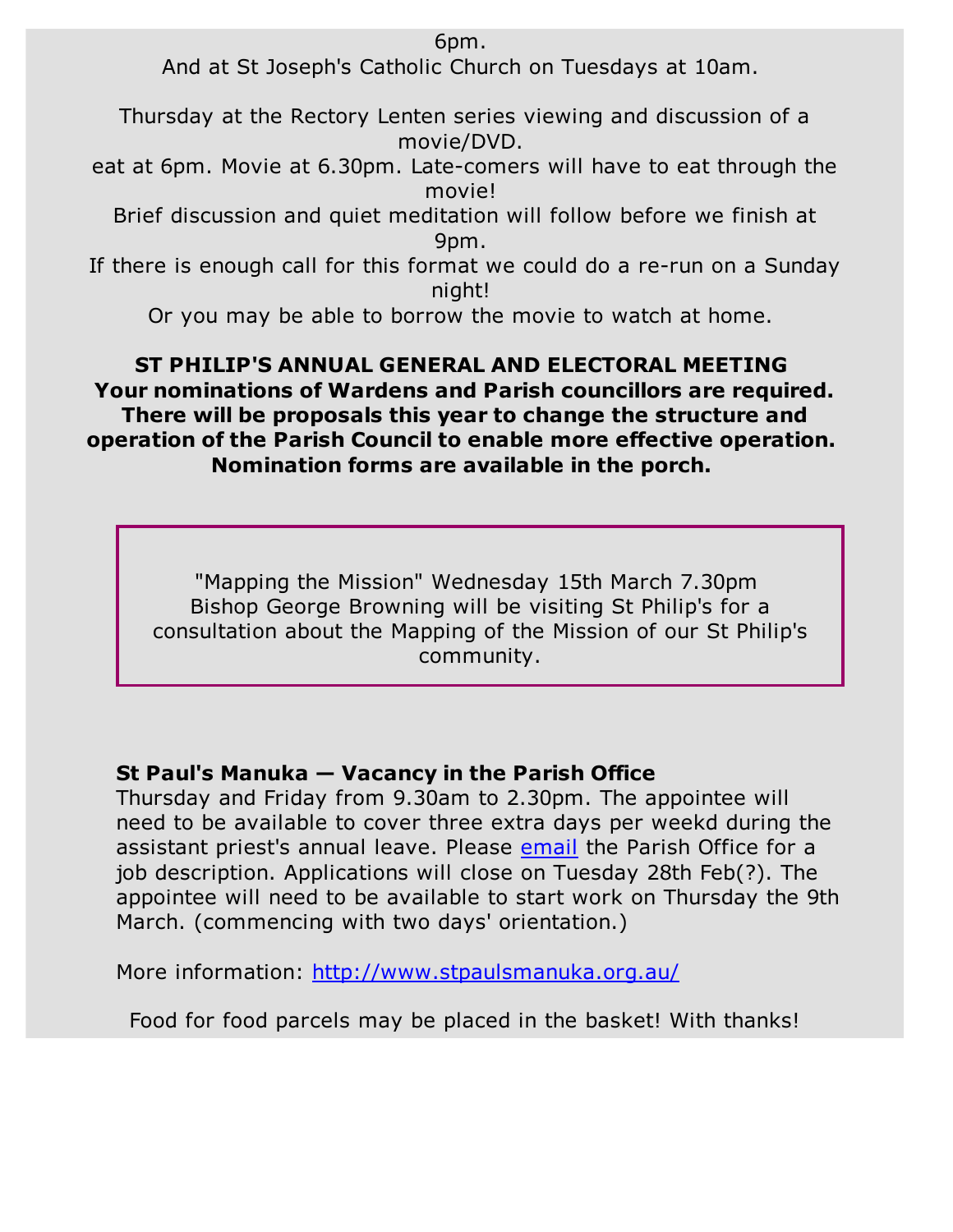**The World:** For an end to revenge and violence in Iraq following the bombing of the golden mosque in Samara. For the Palestinian government and for peace with Israel. All affected by mudslides in the Philippines and for political stability there.

**In Australia:** For high standards of care in aged care facilities. Preparations for the Commonwealth Games.

**Northbourne Community Centre:** For Robin and helpers.

**Those in need of healing:** Anne Morris Bannerman, Shane Woodburn, Myrle Bovis, Tony Kildea, Beryl Collins (Denise's mother), Corey Jansen, Ron Grimshaw, Clive Lowes, June Axelsen, Jill Scott, Yoko Murase, Noah Palethorpe, Rhyan Bloor, Val Reeves, Jana Combs, John Webley, Rebecca Bowman, Ian Wright, Guy Lucas, Linda Kennedy, Ruth Horn, Sarona, Merv McInnes, Paul Mitchell, Mira Barratt, Jutaro Murase.

#### **Those mourning:**

**The departed:** Brian's cousin; Matthias, apostle and martyr; Howard Done (d.25/2/87)

On the web: Anglican Cycle of Prayer and the Diocesan Cycle of Prayer

#### TODAY'S ROSTERS:

Cleaning: Doreen Odom & Elizabeth Sillano Flowers: Jeanette McHugh

Readers:

8am: 1st Shane Woodburn 2nd Eloise Wright

 10am: 1st Brian McKinlay 2nd Sally/Richard Adams Sidespersons:

8am: Ian Rischbieth

 10am: Helen Palethorpe, Brian McKinlay, James Kim Morning Tea 10am: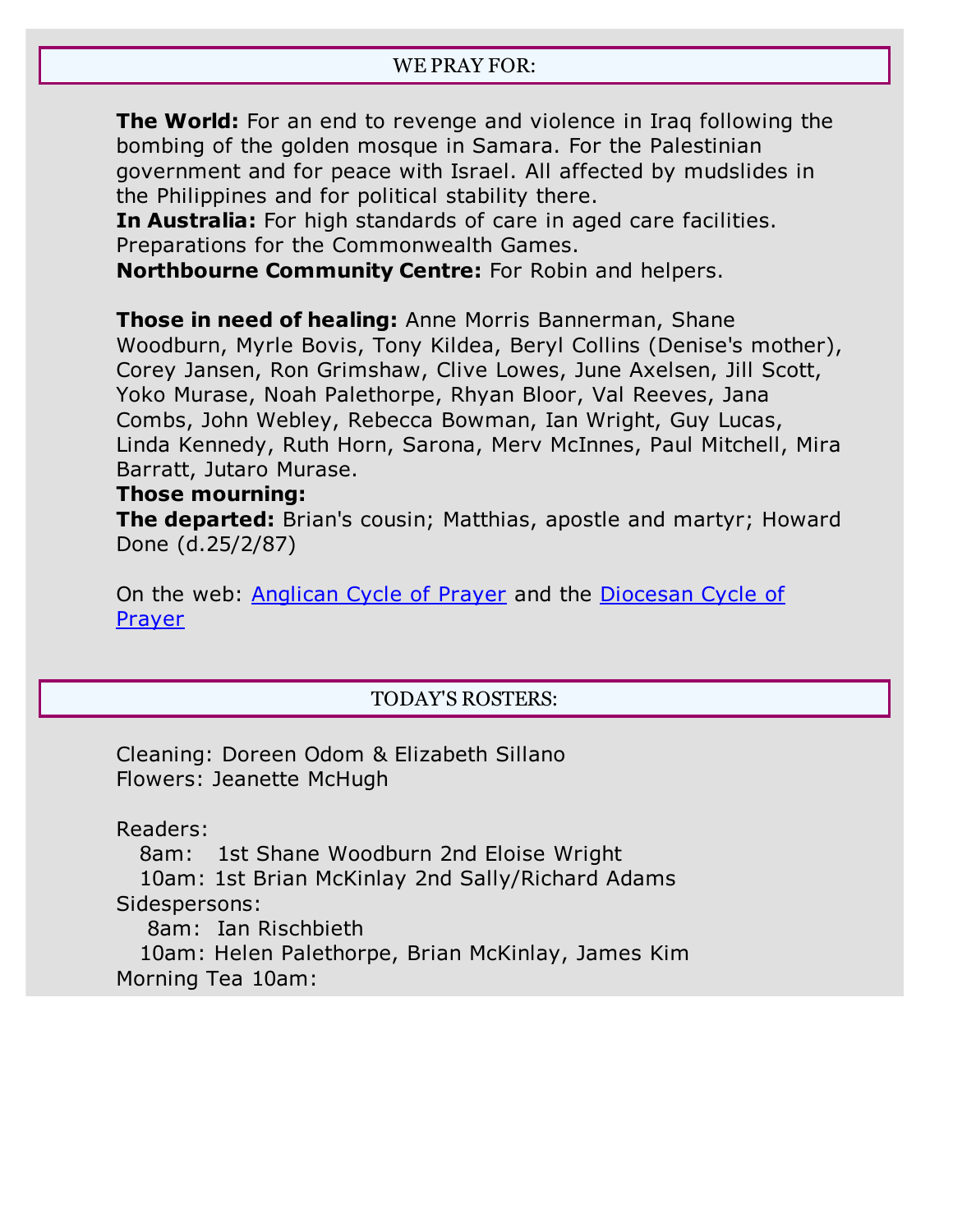| THIS WEEK                                                                                        |
|--------------------------------------------------------------------------------------------------|
|                                                                                                  |
| • Monday Rob's day off<br>• Tuesday to Saturday 8.30am Morning Prayer,<br>5pm Evening Prayer     |
| • Tuesday Kankinya Holy Communion<br>• Wednesday 10am Holy Communion and<br>imposition of Ashes  |
| 7-30pm Holy Communion and<br>imposition of Ashes                                                 |
| • Friday 10am ANU Chaplaincy<br>10am-1pm Pandora's Open - Margaret<br>Woodbridge & Fay Pankhurst |
| • Saturday $10am-1pm$ Pandora's Open $-$ Pat<br>Forbes & Beryl Blaseotto                         |
|                                                                                                  |

# SUNDAY 26th February 2006 8am & 10am Eucharist

Readings:

- Genesis 9:8-17
- Psalm 25:1-10 page 244
- 1Peter 3:18-22
- Mark 1:9-15

## **Rosters:**

Cleaning: Ellen Unruh Flowers: no flowers for Lent.

Readers:

 8am: 1st John Girdlestone 2nd Devin Combs Bowles 10am: 1st Richard Wade 2nd Helen Palethorpe Sidespersons:

8am: John Girdlestone

10am: Roger Sharp & Chris Cheah

Morning Tea 10am: